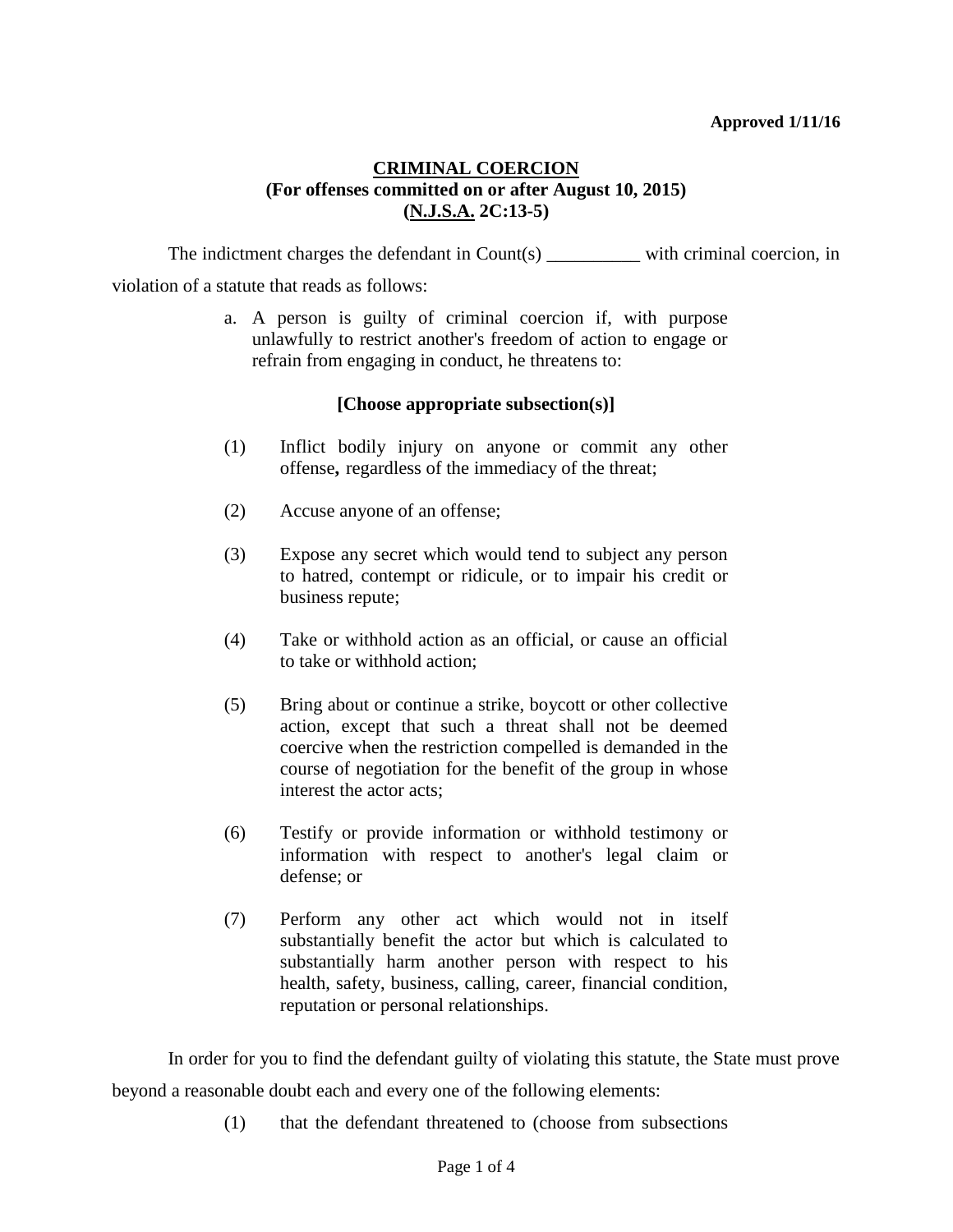## **CRIMINAL COERCION (For offenses committed on or after August 10, 2015) (N.J.S.A. 2C:13-5)**

a(1) to (7)); and

(2) that the defendant acted with purpose unlawfully to restrict another's freedom of action to engage or refrain from engaging in conduct.

The first element that the State must prove beyond a reasonable doubt is that defendant

## threatened to **(choose appropriate section[s]):**

(1) (a) inflict bodily injury on anyone**,** regardless of the immediacy of the threat. "Bodily injury" means physical pain, illness, or any impairment of physical condition.<sup>1</sup>

> (b) commit an offense**,** regardless of the immediacy of the threat. The State contends that defendant threatened to commit the offense of (identify offense and instruct jury on its elements).

- (2) accuse anyone of an offense.
- (3) expose any secret which would tend to subject any person to hatred, contempt, ridicule, or to impair (his/her) credit or business repute.
- (4) take or withhold action as an official, or cause an official to take or withhold action.
- (5) bring about or continue a strike, boycott or other collective action.

**[WHERE APPROPRIATE**: The State additionally must prove beyond a reasonable doubt that the restriction compelled was not demanded in the course of negotiation for the benefit of the group in whose interest the actor acted in order to prove that the threat should be deemed coercive.]

- (6) testify or provide information or withhold testimony or information with respect to another's legal claim or defense; or
- (7) perform any other act which would not in itself substantially benefit the actor but which is calculated to substantially harm another person with respect to (his /her)

 $\overline{a}$ 

<sup>1</sup> N.J.S.A. 2C:11-1a.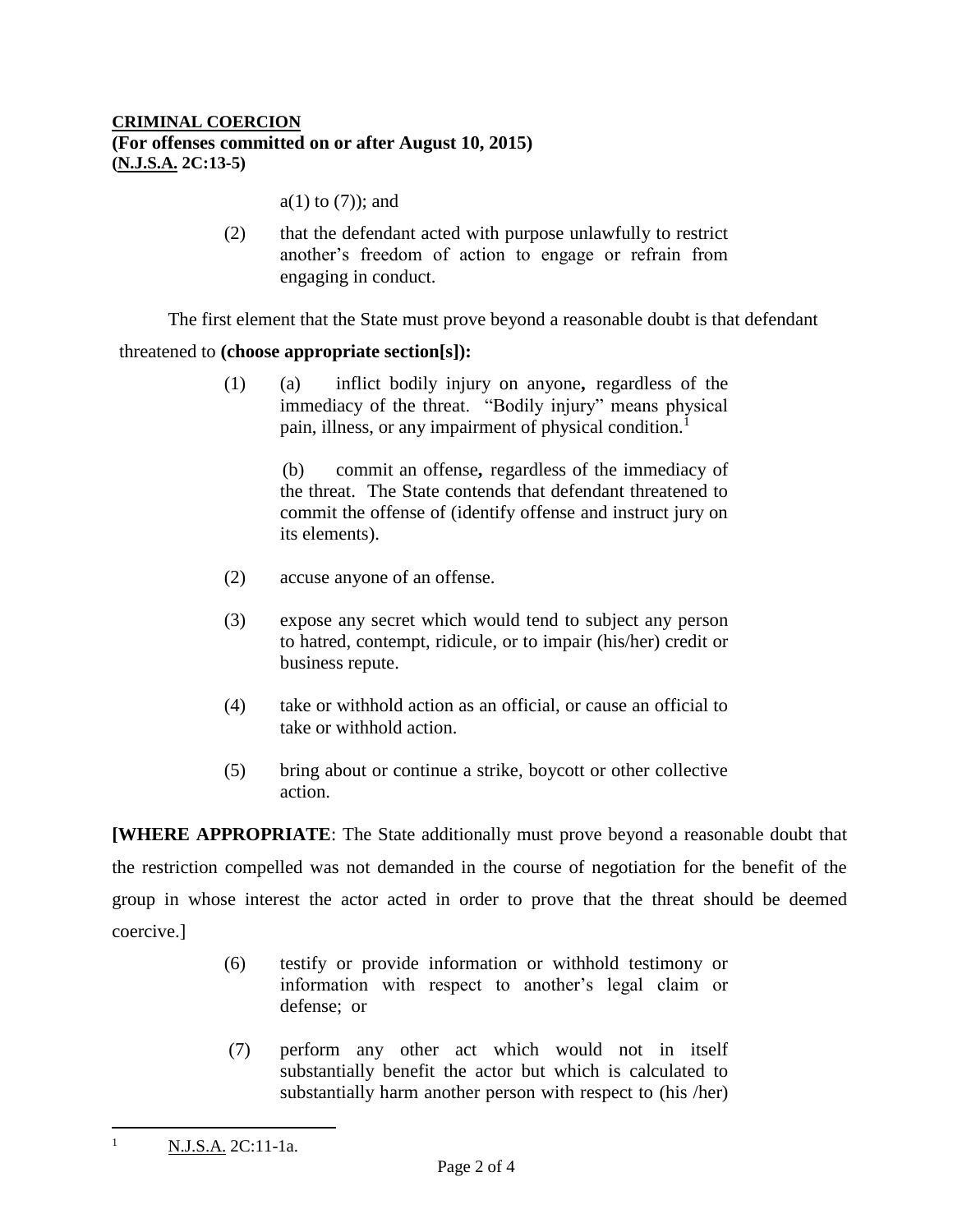#### **CRIMINAL COERCION (For offenses committed on or after August 10, 2015) (N.J.S.A. 2C:13-5)**

health, safety, business, calling, career, financial condition, reputation or personal relationships.

The second element that the State must prove beyond a reasonable doubt is that the defendant acted with purpose unlawfully to restrict another's freedom of action to engage or refrain from engaging in conduct.

A person acts purposely with respect to the nature of his/her conduct or a result thereof if it is his/her conscious object to engage in conduct of that nature or to cause such a result. A person acts purposely with respect to attendant circumstances if the individual is aware of the existence of such circumstances or the individual believes or hopes that they exist. "With purpose," "designed," "with design" or equivalent terms have the same meaning.

Purpose is a condition of the mind that cannot be seen and can only be determined by inferences drawn from the defendant's conduct, words or acts. It is not necessary for the State to prove the existence of such a mental state by direct evidence such as a statement by the defendant that he/she had a particular purpose. It is within the power of the jury to find that the proof of purpose has been furnished beyond a reasonable doubt by inferences which you may draw from the nature of the acts and circumstances surrounding the conduct of the defendant as they have been presented in the evidence you have heard and seen in this case.

The term "unlawfully" means against the law or illegal.

#### **[CHARGE IF NO AFFIRMATIVE DEFENSE ALLEGED]**

If the State has failed to prove any of these elements beyond a reasonable doubt, you must find the defendant not guilty of criminal coercion. If the State has proven every element beyond a reasonable doubt, you must find the defendant guilty of the crime of criminal coercion.

## **[AFFIRMATIVE DEFENSE TO N.J.S.A. 2C: 13-5a(2), (3), (4), (6) and (7)]**

Defendant claims that he/she believed the accusation or secret to be true or the proposed official action justified and that his/her purpose was limited to compelling \_\_\_\_\_\_\_\_ to behave in a way reasonably related to the circumstances which were the subject of the accusation, exposure or proposed official action, **[CHOOSE AS APPROPRIATE**] [by desisting from further misbehavior, making good a wrong done, or refraining from taking any action or responsibility for which he/she believed \_\_\_\_\_\_\_\_\_ disqualified]. If the State proves beyond a reasonable doubt that defendant did not have such a belief or that his/her purpose was not so limited, then you